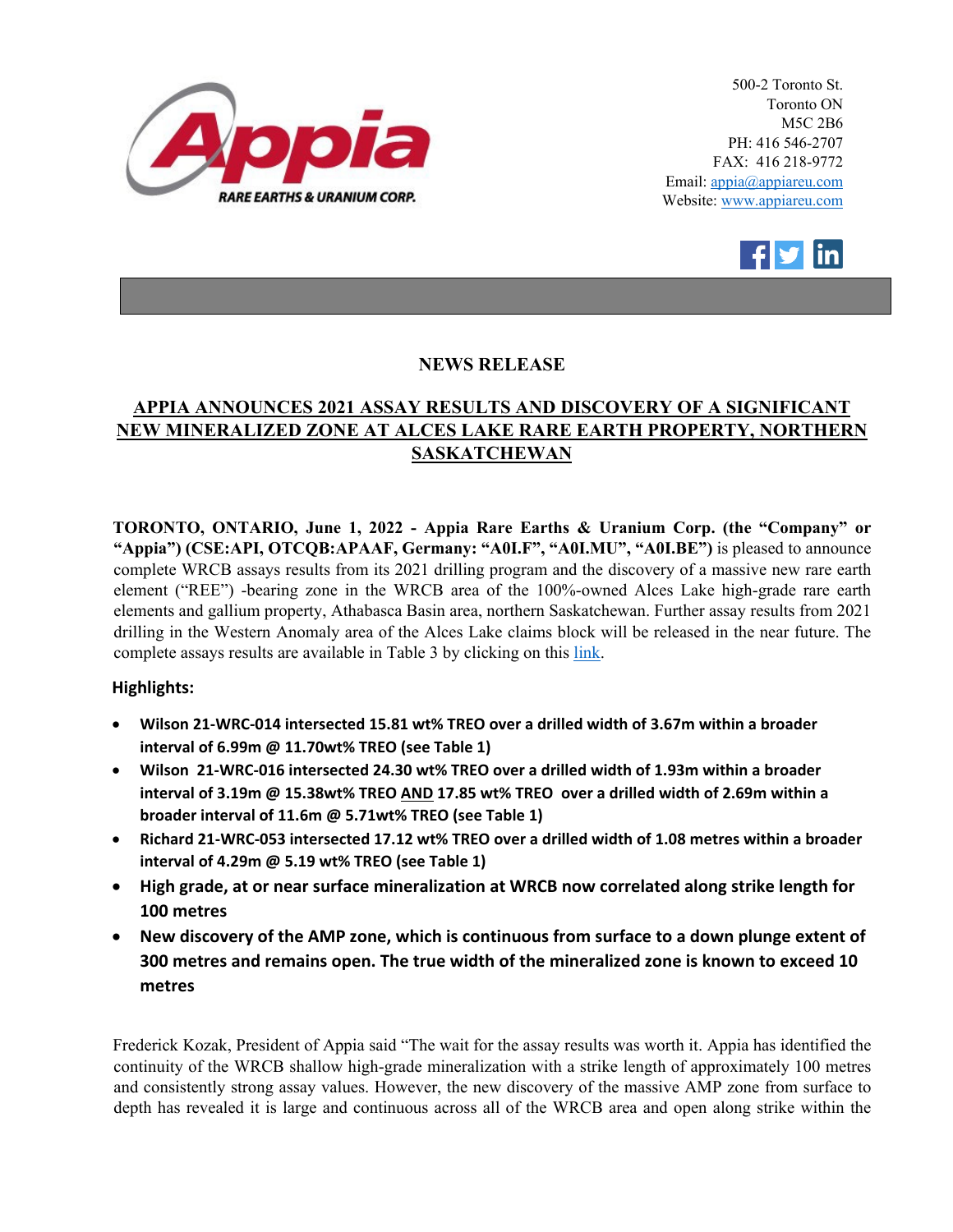NNW-trending kilometre-scale structural corridor. This could be a blockbuster for future rare earths production, as Appia continues to move the Alces Lake rare earths discovery towards potential development."

# **Figure 1: 3D Model (wt% TREO mineralization) of Wilson-Richard-Charles-Bell (WRCB) Area**



*Figure 1 is a 3-Dimensional contour (Interpolant model) of greater than 0.1% TREO. Interpolant model volumes are calculated with a base range of 25m and a shape that is preferentially trended along orientations of interpreted continuity. Figure represents a west looking perspective inclined at 50 degrees.*

The above 3D graphic (Figure 1), looking approximately west into WRCB, shows the drillhole penetrations that were completed in 2021 with a few holes from prior years. While not shown in the figure, the WRCB and Ivan/Dante accumulations are exposed at surface. The lowermost zone depicted is the newly discovered AMP zone. It has a very large areal extent, which is also exposed at surface in the Ivan/Dante area before dipping as pictured in Figure 3.

The shallow zones at WRCB show the high-grade mineralization and its continuity over approximately 100 metres of strike length – drilling in 2021 has essentially confirmed the separately named segments of WRCB as one continuous accumulation of high-grade mineralization. Approximately 54 holes were drilled at WRCB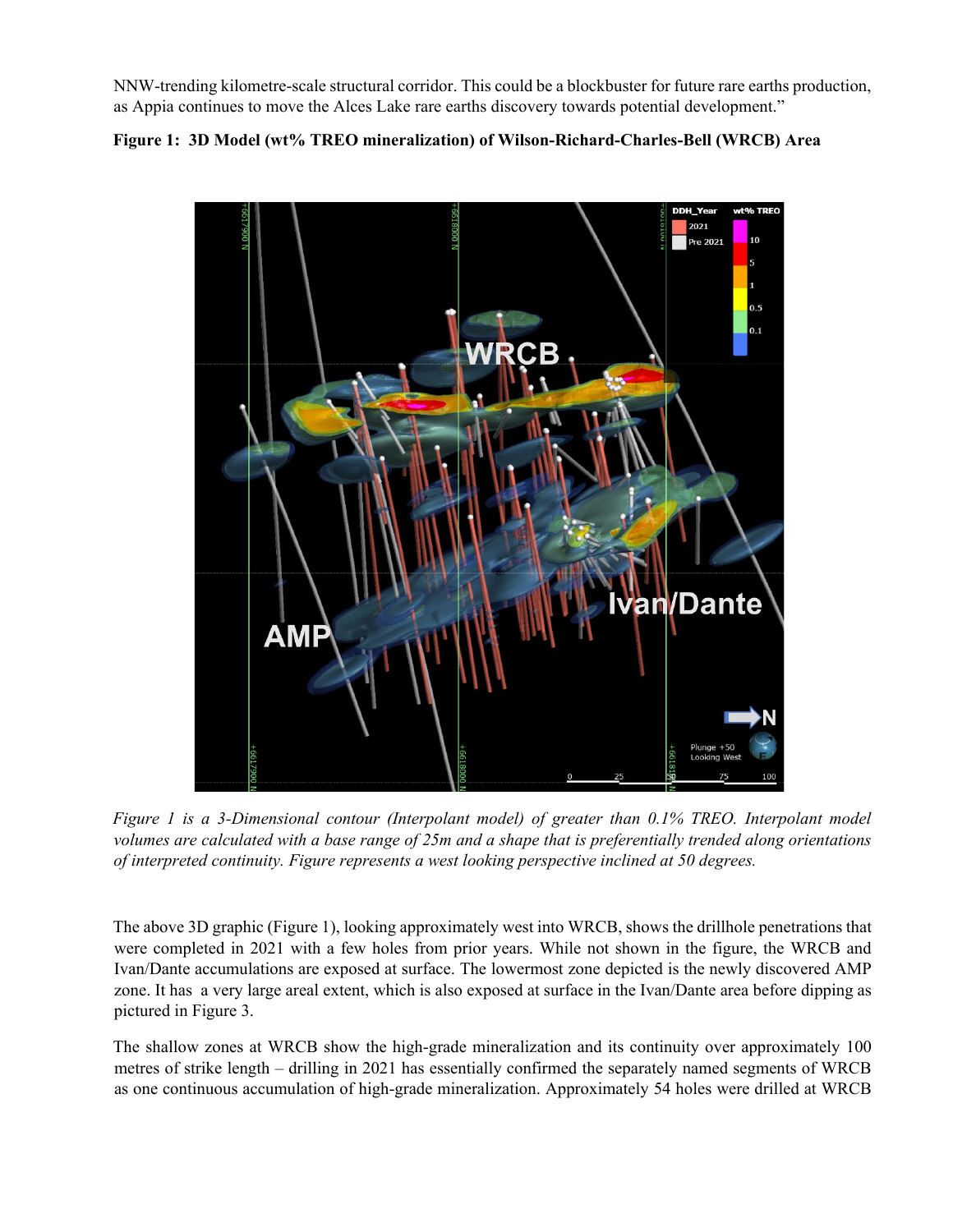in 2021, for a total of 5,297 metres. To the end of 2021, 119 holes have been drilled into WRCB for a total of 8,590 metres.

Below in Figure 2 is an overhead view that shows the large areal extent of the AMP zone as well as continuity of the shallow high-grade mineralization. The cross section A-B (west to east) is shown in Figure 3



**Figure 2: Plan View of WRCB Area**

*Figure 2 is a Plan view of 3-Dimensional contour (Interpolant model) of greater than 0.1% TREO. Interpolant model volumes are calculated with a base range of 25m and a shape that is preferentially trended along orientations of interpreted continuity.* 

In Figure 3 below, the cross section A-B is shown through the shallow Wilson discovery to depth and demonstrates the continuity and thickness of the AMP zone from surface to depth. Hosted within a planar geological structure, the AMP zone is defined by a plunging chute of mineral enrichment and interpreted tectonic thickening. This is a newly discovered style of mineralization at Alces Lake, identified and delineated for the first time in 2021. Outcropping in the WRCB area, the zone has uninterrupted continuity from surface to a down plunge extent of 300 meters and remains open down plunge.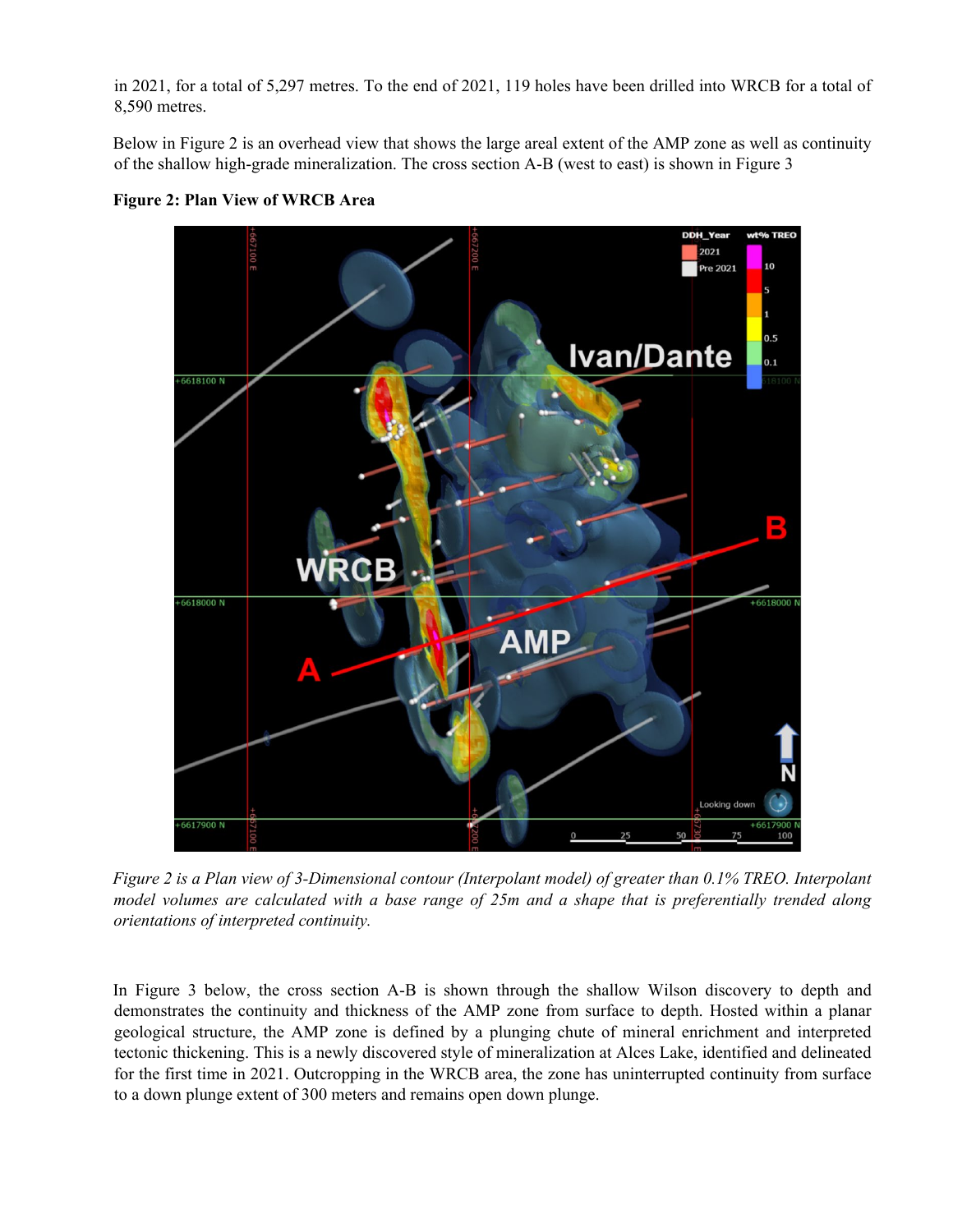



The following tables summarize the assay results from previously released assays and additional assay results from representative holes in WRCB. Full assay results are available in Table 3 linked to this news release. The 2021 drilling program confirms the continuity and consistency of the shallow high-grade mineralization in WRCB. Table 2 summarizes the assay results from the deeper AMP discovery.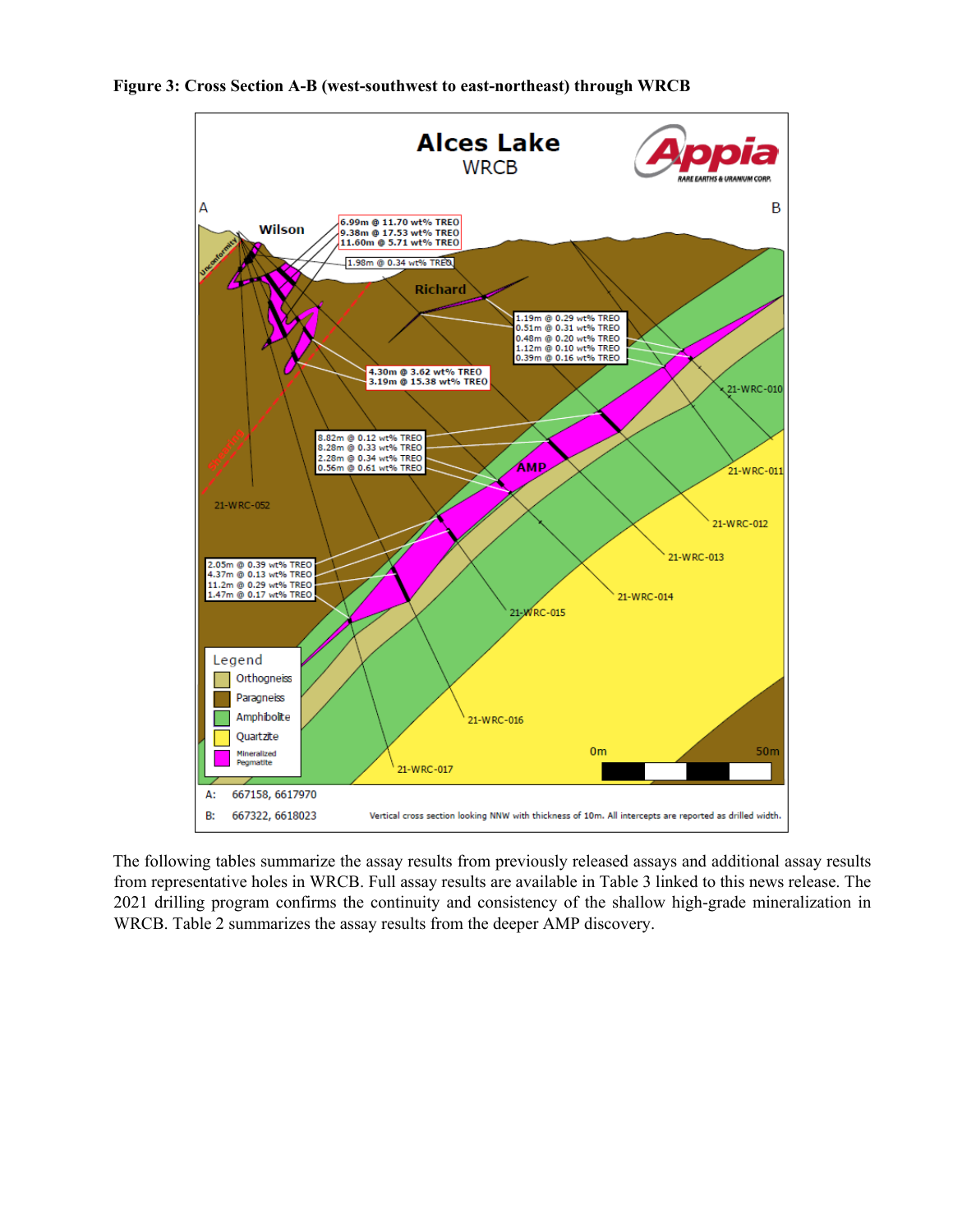|               |            |                    |           |                        |                    |                                          | Including          |           |                        |                       |                                          |
|---------------|------------|--------------------|-----------|------------------------|--------------------|------------------------------------------|--------------------|-----------|------------------------|-----------------------|------------------------------------------|
| Zone          | Hole No.   | <b>From</b><br>(m) | To<br>(m) | <b>Interval</b><br>(m) | wt%<br><b>TREO</b> | $wt\%$<br>Ga <sub>2</sub> O <sub>3</sub> | <b>From</b><br>(m) | To<br>(m) | <b>Interval</b><br>(m) | $wt\%$<br><b>TREO</b> | $wt\%$<br>Ga <sub>2</sub> O <sub>3</sub> |
| Wilson        | 21-WRC-016 | 38.92              | 42.11     | 3.19                   | 15.38              | 0.040                                    | 39.67              | 41.6      | 1.93                   | 24.30                 | 0.060                                    |
| Wilson        | 21-WRC-014 | 16.09              | 23.08     | 6.99                   | 11.70              | 0.034                                    | 16.99              | 17.84     | 0.85                   | 22.15                 | 0.061                                    |
| And Including |            |                    |           |                        |                    |                                          | 18.22              | 21.89     | 3.67                   | 15.81                 | 0.045                                    |
| Wilson        | 21-WRC-016 | 22.41              | 34.01     | 11.6                   | 5.71               | 0.018                                    | 25.03              | 27.02     | 2.69                   | 17.85                 | 0.048                                    |
| Wilson        | 21-WRC-016 | 32.85              | 33.15     | 0.32                   | 17.98              | 0.015                                    |                    |           |                        |                       |                                          |
| Wilson        | 21-WRC-015 | 37.88              | 38.8      | 0.92                   | 14.60              | 0.039                                    |                    |           |                        |                       |                                          |
| Wilson        | 21-WRC-015 | 30.63              | 32.04     | 1.41                   | 1.64               | 0.008                                    |                    |           |                        |                       |                                          |
| Wilson        | 21-WRC-017 | 32.61              | 34.08     | 1.47                   | 0.80               | 0.008                                    |                    |           |                        |                       |                                          |
| Richard       | 21-WRC-053 | 50.25              | 54.54     | 4.29                   | 5.12               | 0.015                                    | 53.46              | 54.54     | 1.08                   | 17.12                 | 0.047                                    |
| Richard       | 21-WRC-050 | 8.01               | 11.21     | 3.2                    | 1.73               | 0.004                                    | 10.22              | 10.88     | 0.66                   | 6.50                  | 0.170                                    |
| Richard       | 21-WRC-051 | 6.38               | 6.7       | 0.32                   | 0.45               | 0.000                                    |                    |           |                        |                       |                                          |
| Dante         | 21-WRC-046 | 12.71              | 12.89     | 0.18                   | 18.74              | 0.045                                    | 12.71              | 12.8      | 0.09                   | 34.72                 | 0.080                                    |
| Dante         | 21-WRC-023 | 10.9               | 12.64     | 1.74                   | 1.48               | 0.006                                    | 10.9               | 10.98     | 0.08                   | 15.00                 | 0.040                                    |

**Table 1: Summary of 2021 High Grade Assay Results at WRCB**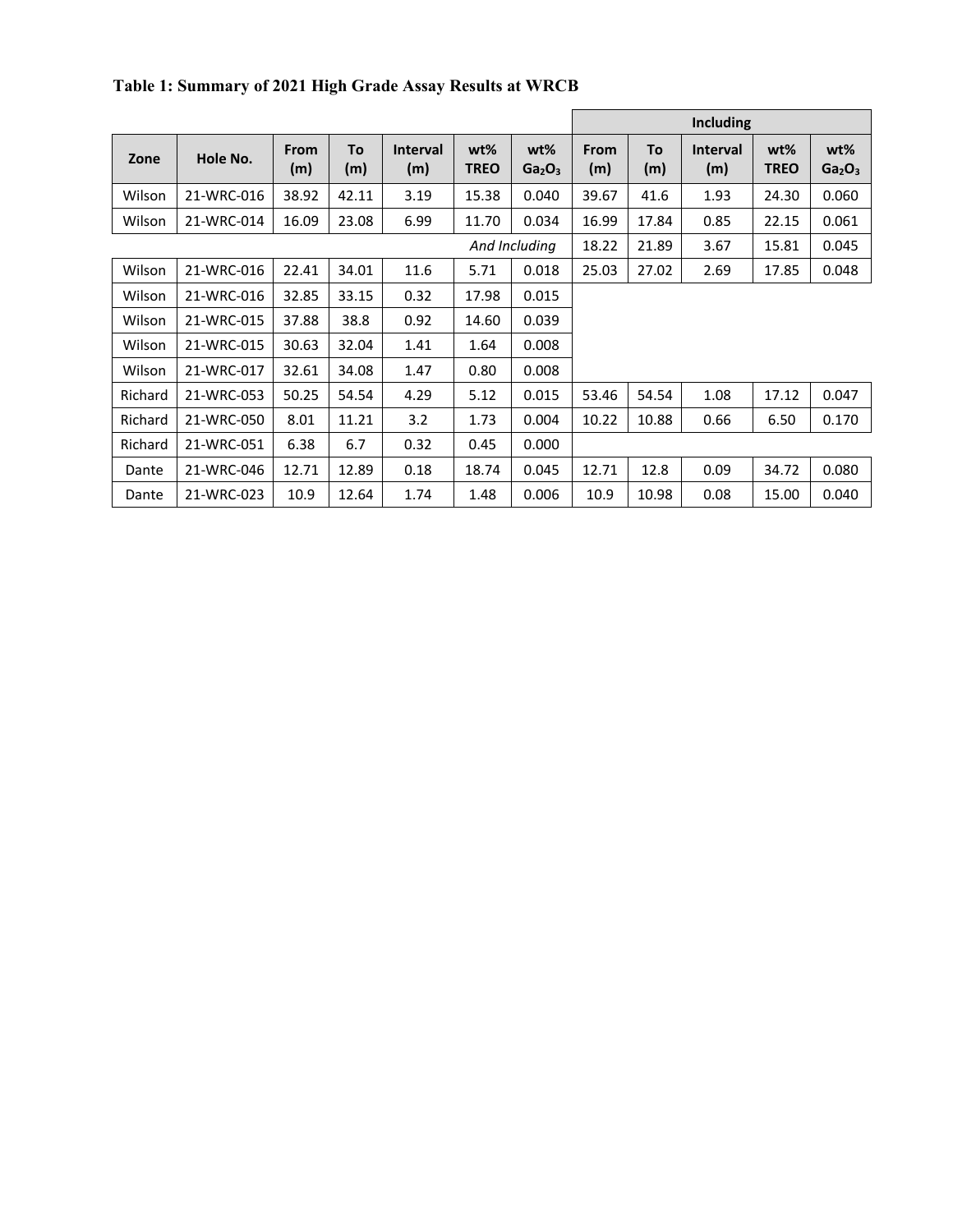|      |            |             |          |                 |                       |                                       | <b>Including</b> |          |                        |                    |                                       |
|------|------------|-------------|----------|-----------------|-----------------------|---------------------------------------|------------------|----------|------------------------|--------------------|---------------------------------------|
| Zone | Hole No.   | From<br>(m) | To $(m)$ | Interval<br>(m) | $wt\%$<br><b>TREO</b> | wt%<br>Ga <sub>2</sub> O <sub>3</sub> | From<br>(m)      | To $(m)$ | <b>Interval</b><br>(m) | wt%<br><b>TREO</b> | wt%<br>Ga <sub>2</sub> O <sub>3</sub> |
| AMP  | 21-WRC-014 | 111         | 111.56   | 0.56            | 0.61                  | 0.010                                 |                  |          |                        |                    |                                       |
| AMP  | 21-WRC-061 | 67.21       | 68.08    | 0.87            | 0.60                  | 0.005                                 |                  |          |                        |                    |                                       |
| AMP  | 21-WRC-059 | 159.88      | 160      | 0.12            | 0.54                  | 0.000                                 |                  |          |                        |                    |                                       |
| AMP  | 21-WRC-026 | 48.29       | 54.66    | 6.37            | 0.43                  | 0.008                                 |                  |          |                        |                    |                                       |
| AMP  | 21-WRC-002 | 39.18       | 42.4     | 3.22            | 0.42                  | 0.010                                 |                  |          |                        |                    |                                       |
| AMP  | 21-WRC-015 | 102.69      | 104.74   | 2.05            | 0.39                  | 0.006                                 |                  |          |                        |                    |                                       |
| AMP  | 21-WRC-006 | 36.47       | 36.85    | 0.38            | 0.38                  | 0.010                                 |                  |          |                        |                    |                                       |
| AMP  | 21-WRC-003 | 39.51       | 44.95    | 5.44            | 0.34                  | 0.010                                 |                  |          |                        |                    |                                       |
| AMP  | 21-WRC-014 | 106.13      | 108.41   | 2.28            | 0.34                  | 0.005                                 |                  |          |                        |                    |                                       |
| AMP  | 21-WRC-020 | 69.02       | 70.21    | 1.19            | 0.34                  | 0.010                                 |                  |          |                        |                    |                                       |
| AMP  | 21-WRC-027 | 77.99       | 78.83    | 0.84            | 0.34                  | 0.003                                 |                  |          |                        |                    |                                       |
| AMP  | 21-WRC-046 | 1.22        | 6.69     | 5.47            | 0.34                  | 0.004                                 | 1.22             | 3.62     | 2.4                    | 0.57               | 0.009                                 |
| AMP  | 21-WRC-004 | 46.94       | 48.42    | 1.48            | 0.33                  | 0.008                                 |                  |          |                        |                    |                                       |
| AMP  | 21-WRC-013 | 68.32       | 76.6     | 8.28            | 0.33                  | 0.007                                 | 70.39            | 73.34    | 2.95                   | 0.65               | 0.010                                 |
| AMP  | 21-WRC-039 | 2.09        | 3.73     | 1.64            | 0.33                  | 0.007                                 |                  |          |                        |                    |                                       |
| AMP  | 21-WRC-025 | 34.35       | 35.45    | $1.1\,$         | 0.31                  | 0.008                                 |                  |          |                        |                    |                                       |
| AMP  | 21-WRC-047 | 1.47        | 1.82     | 0.35            | 0.31                  | 0.005                                 |                  |          |                        |                    |                                       |
| AMP  | 21-WRC-054 | 116.97      | 119.77   | 2.8             | 0.31                  | 0.006                                 |                  |          |                        |                    |                                       |
| AMP  | 21-WRC-004 | 40.13       | 41.8     | 1.67            | 0.30                  | 0.010                                 |                  |          |                        |                    |                                       |
| AMP  | 21-WRC-021 | 120.33      | 128.48   | 8.15            | 0.30                  | 0.006                                 | 125.62           | 127.94   | 2.32                   | 0.52               | 0.007                                 |
| AMP  | 21-WRC-026 | 39.82       | 40.5     | 0.68            | 0.30                  | 0.010                                 |                  |          |                        |                    |                                       |
| AMP  | 21-WRC-016 | 108.8       | 120      | 11.2            | 0.29                  | 0.005                                 | 116.28           | 118.36   | 2.08                   | 0.50               | 0.007                                 |

#### **Table 2: Summary of 2021 AMP Zone Assay Results at WRCB**

#### **About the Alces Lake Project**

The Alces Lake project encompasses some of the highest-grade total and critical\* REEs and gallium mineralization in the world, hosted within several surface and near-surface monazite occurrences that remain open at depth and along strike.

\* Critical rare earth elements are defined here as those that are in short-supply and high-demand for use in permanent magnets and modern electronic applications such as electric vehicles and wind turbines (i.e: neodymium (Nd), praseodymium (Pr), dysprosium (Dy) and terbium (Tb)).

Appia recommenced drilling at Alces Lake in mid-March 2022 and plans to drill significantly deeper holes compared to the 100 holes (approximately 8,076 metres) drilled in 2021. This is designed to allow Appia to determine continuity at depth and along the identified REE mineralization trends as the company works towards a maiden resource estimate in accordance with NI 43-101 for the area. With high-grade REE mineralization now identified in many locations within an area covering approximately 27 km<sup>2</sup> of the Alces Lake block, the Company believes the project has the potential to be a world-class source of high-grade critical rare earth bearing monazite.